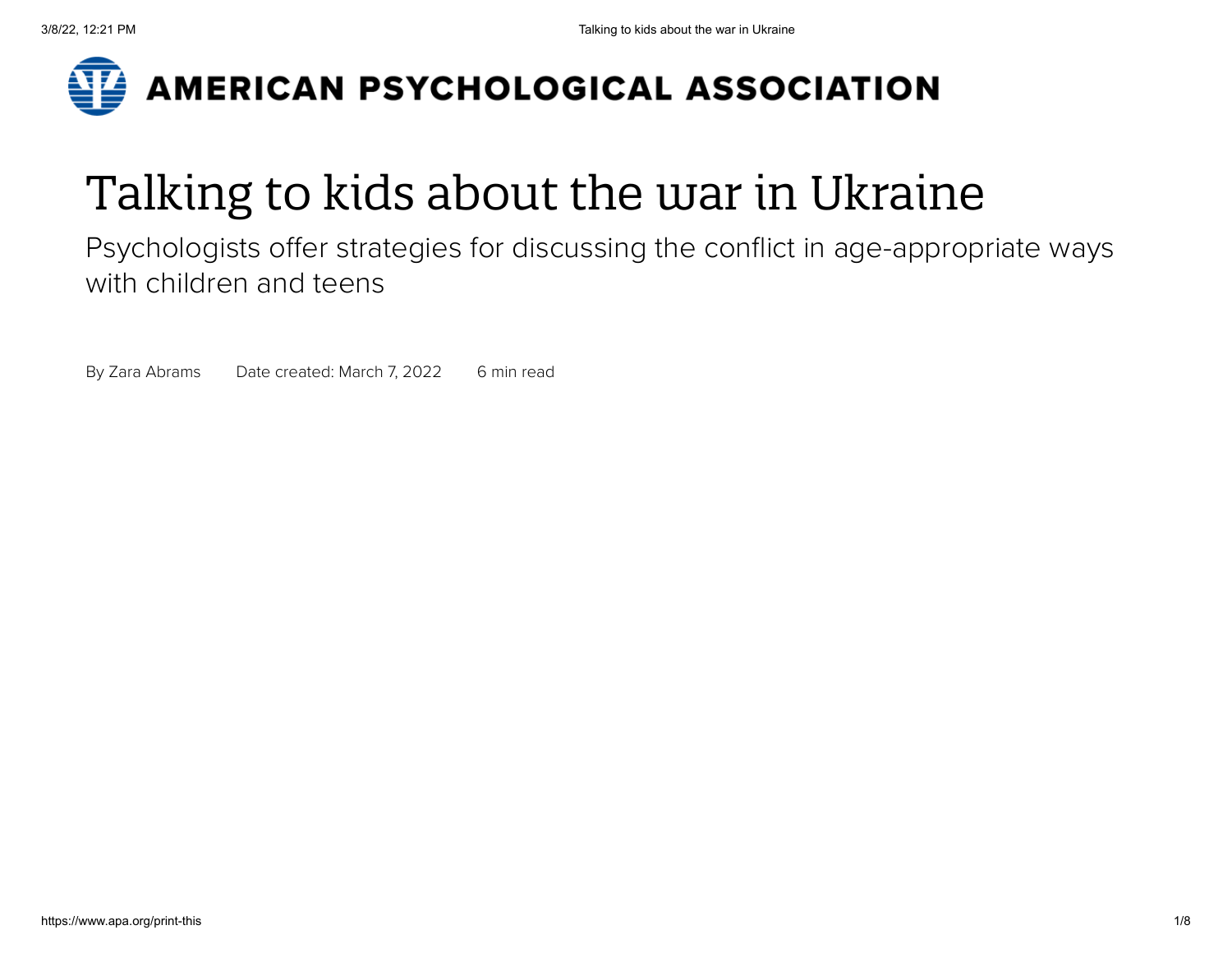

Ukrainians are fighting valiantly against the Russian army, but with war comes uncertainty. More than a million refugees have fled the country since the invasion began and each day brings new reports of violent attacks from the air, land, and sea.

Just as many U.S. adults—even those without a personal connection to Ukraine—are feeling the stresses of war from afar [\(/news/apa/2022/trauma-war-afar\)](https://www.apa.org/news/apa/2022/trauma-war-afar) , children and teens are also experiencing fear, frustration, and helplessness.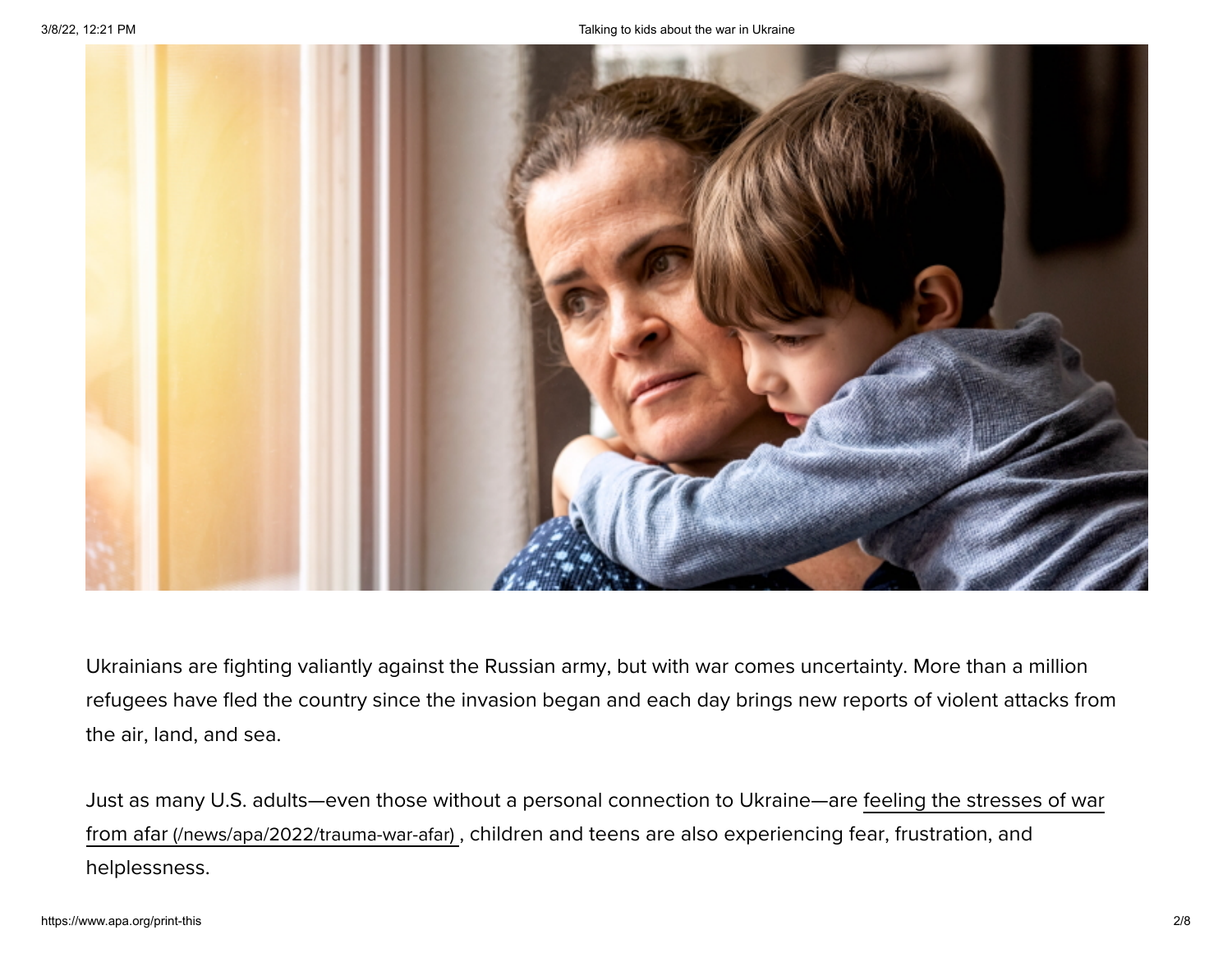Parents should listen and make themselves available to talk, assure children that they are safe, and urge compassion toward those affected by the war, said Ann Masten, PhD, a psychologist and professor at the University of Minnesota's Institute of Child Development. They should also let kids know that it's okay to feel sad, worried, or scared.

"Worry about the war is not all bad—it means that a child has empathy," said psychologist Mary Alvord, PhD, founder and president of Resilience Across Borders [\(https://resilienceacrossborders.org/\)](https://resilienceacrossborders.org/) , a nonprofit focused on enhancing childhood resilience. "As long as it's channeled into action and not bottled up, worry can even be productive."

But with less life experience and independence than adults, young people need help navigating news about the crisis. Psychologists offer advice for helping kids manage their fears and concerns, from preschool through the teenage years.

## Process your emotions first

**"**Children pick up cues about how to feel based on the emotional tenor of conversations with their parents," said Dawn Huebner, PhD, a clinical psychologist and author who specializes in children and anxiety.

If you're feeling stressed, sad, or angry, it's best to work through those feelings so that you can talk calmly with your child. Parents should be aware that even infants, toddlers, and preschool-age children can pick up on anxiety in their family members, Masten said, so parents should also be careful with adult conversations that children might overhear.

# Anticipate questions and be proactive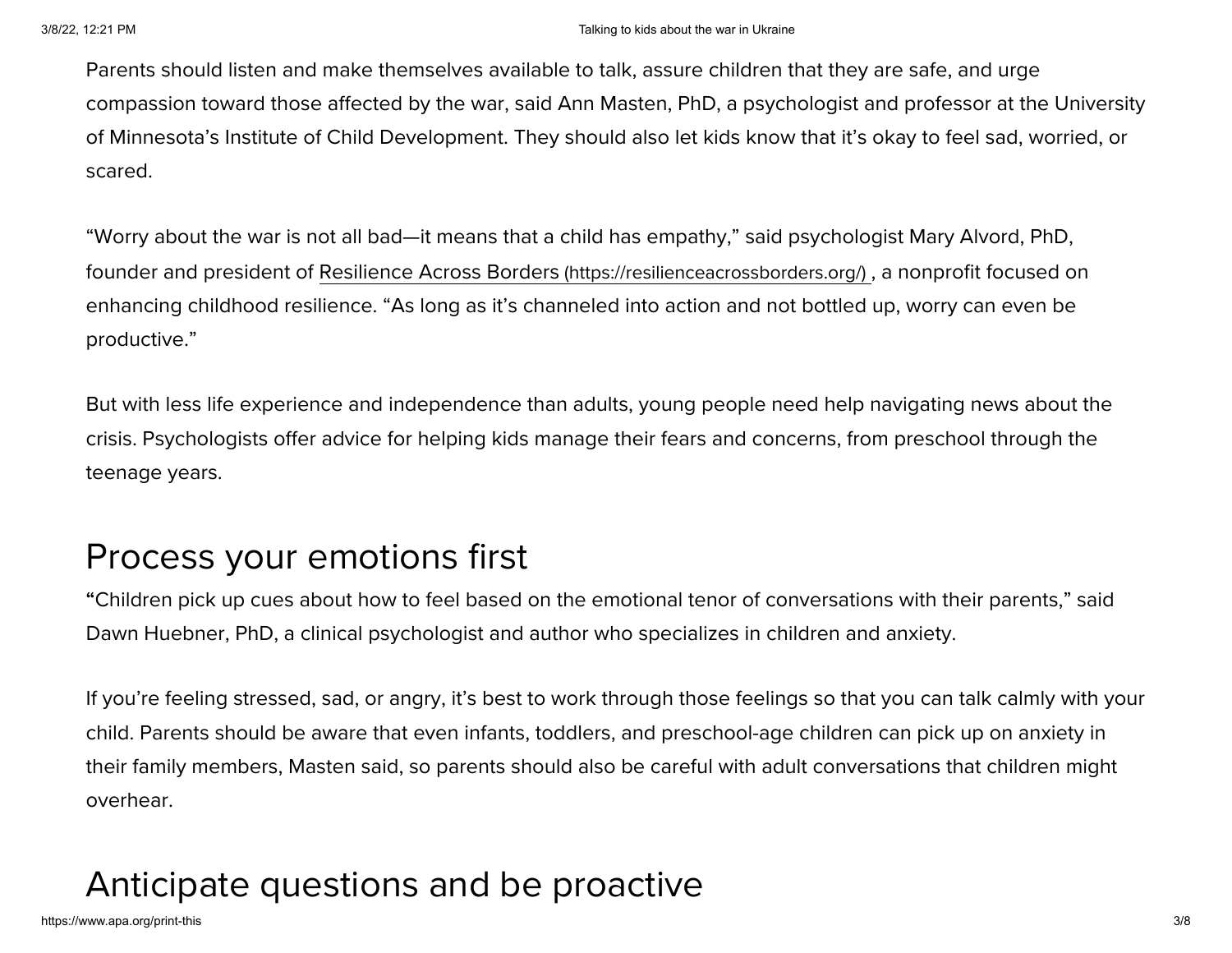#### 3/8/22, 12:21 PM Talking to kids about the war in Ukraine

Before talking with your child, prepare yourself for questions they may ask, which will depend both on your child's age and their individual sensitivities, Masten said. For example, a young child might wonder if their parents or friends could get hurt, while a teenager might want to protest or wonder if there will be a nuclear war. Recent life experiences also matter—a child already grieving the loss of a loved one may feel increased distress.

Parents should feel confident initiating conversations about the war if a child hasn't already done so.

"Sometimes, parents assume that if their children aren't talking about events like this, that they don't know about them," said Huebner. "But that's often a false assumption."

When talking with children in elementary school or younger, start by asking what they've heard, for example: "I'm wondering if you've heard that a war started way across the world," emphasizing that the conflict is far away, but using accurate terms, such as "war."

For older children and teens, consider asking what their friends are saying about the war and how they feel about it. This helps send the message that your family talks openly about life's challenges, Huebner said.

#### Share information and tell children they are safe

Give kids basic, age-appropriate information about the war and talk together about safety. For preschool-age children, conversations should be concrete and low in detail, Alvord said. Say things like: "People in Ukraine are collecting food, finding shelter, and helping each other."

For elementary school children, more detail is appropriate, she said, for example: "People are leaving their homes to find bomb shelters and safe places, and depending on each other for support."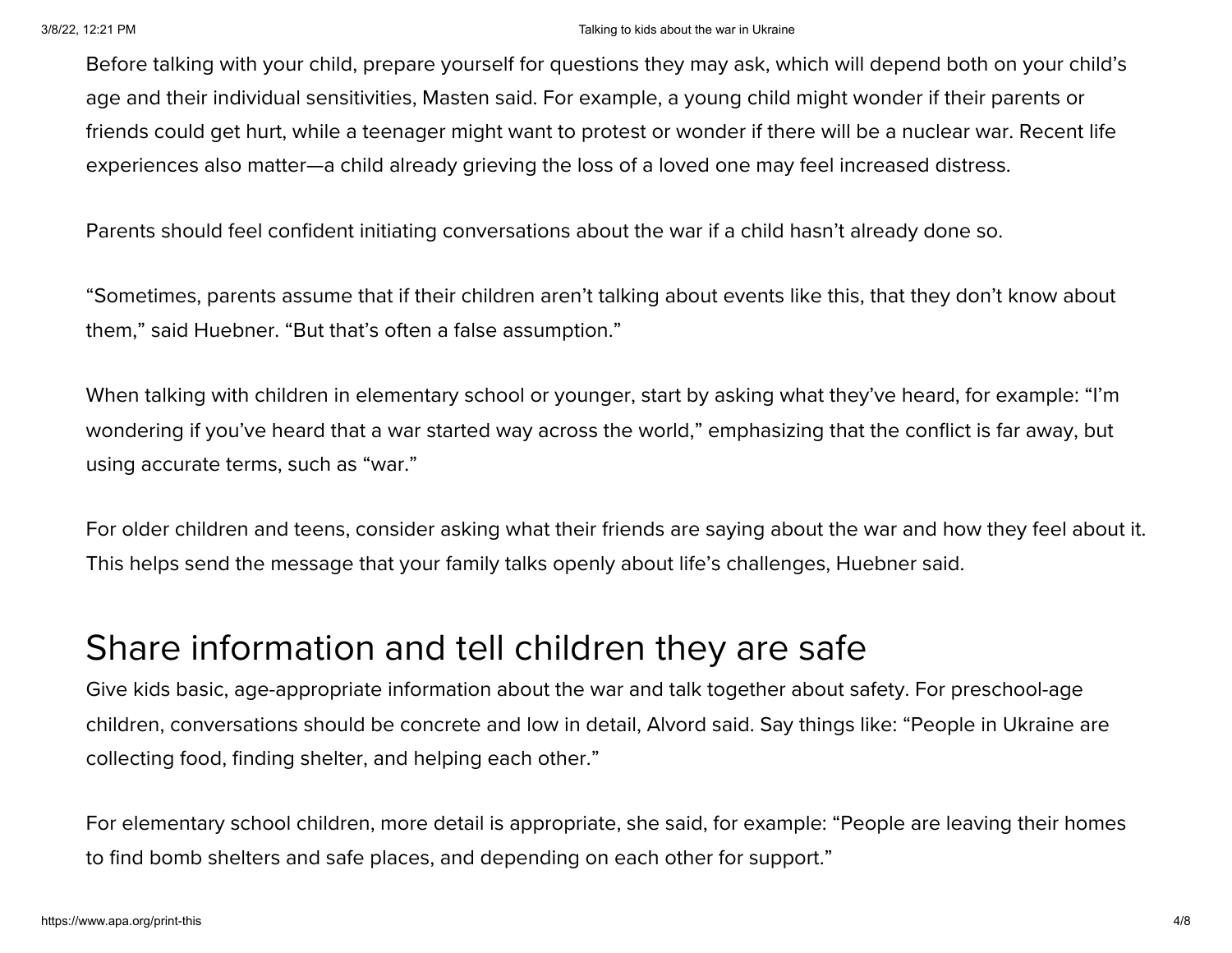#### 3/8/22, 12:21 PM Talking to kids about the war in Ukraine

Children often wonder how these events will affect them. Reassure your child that the war is happening in a different part of the world and that they are safe.

In middle school, kids start to differentiate from their parents and voice their own ideas. "This is a good opportunity for deeper conversations about global issues, safety in the media, and how to access reliable sources of information," Masten said.

By high school, teens are old enough to understand the deadly consequences of war. They also become adept at perspective-taking, Masten said, so they might want to discuss feelings around other kids their age fleeing their homes, taking up arms, or worrying about dying.

#### Discuss how the war affects your family

For families directly affected by the war, including some military families and those with relatives living in Ukraine, conversations will unfold differently. Masten recommends communicating about the uncertainty of the situation with gentle honesty, for example: "We're doing whatever we can to figure out what's going on, but we're not sure yet."

"You always want to be careful about giving blanket guarantees or reassurances," said Huebner. "Children might want to hear that, but it doesn't ring true, so it's not ultimately useful." In other words, don't say: "Everything will be fine." Do say: "We're keeping in close contact. Our relatives are taking steps to stay safe."

#### Focus on the helpers

Emphasizing how people are supporting Ukrainians can make kids feel safer, Huebner said. "It reminds them that even when scary or bad things happen, there are always people that step forward to help."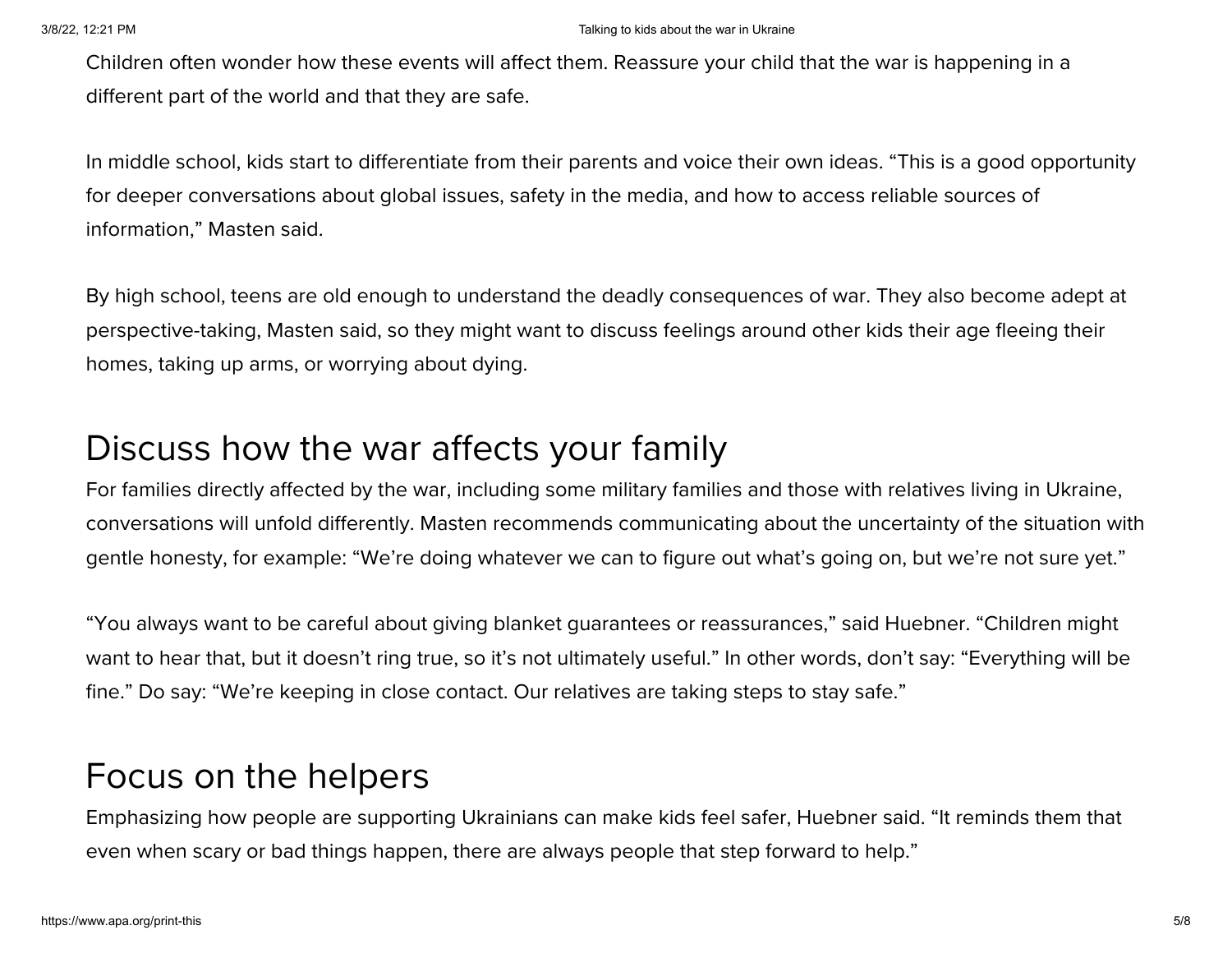Tell children that humanitarian workers, volunteers, and people from our government and other governments around the world are busy working on a solution to keep the people of Ukraine safe.

### Help kids be part of the solution

"A lot of children want to help—and it's important to provide ways for them to do so in an age-appropriate way," Masten said.

For young children, that may simply involve drawing pictures or writing notes about peace. Elementary school kids can raise funds for reputable charities. Middle- and high-schoolers might participate in a peaceful demonstration of support for Ukraine. Families can also join together to attend a local Ukrainian vigil or send money to charitable organizations. To help provide food, water, supplies, and psychological support to the children of Ukraine, visit UNICEF [\(https://www.unicef.org.uk/donate/donate-now-to-protect-children-in-ukraine/\)](https://www.unicef.org.uk/donate/donate-now-to-protect-children-in-ukraine/) or Voices of Children (https://voices.org.ua/en/) .

"Turn the problems into 'what can I do?'" said Alvord. "The healthiest thing that helps people cope is action."

#### Monitor media exposure

Unlike media coverage of previous wars, we now have constant, immediate access to images and videos of violence through social media and 24-hour news. Turn the TV off or change the channel when young children are in the room to avoid exposing them to distressing footage, Masten recommends.

It's likely that teenagers are encountering some such images on social media. Ask them what they've seen and how they feel about it. Is there something they'd like more information about? Consider watching or reading coverage of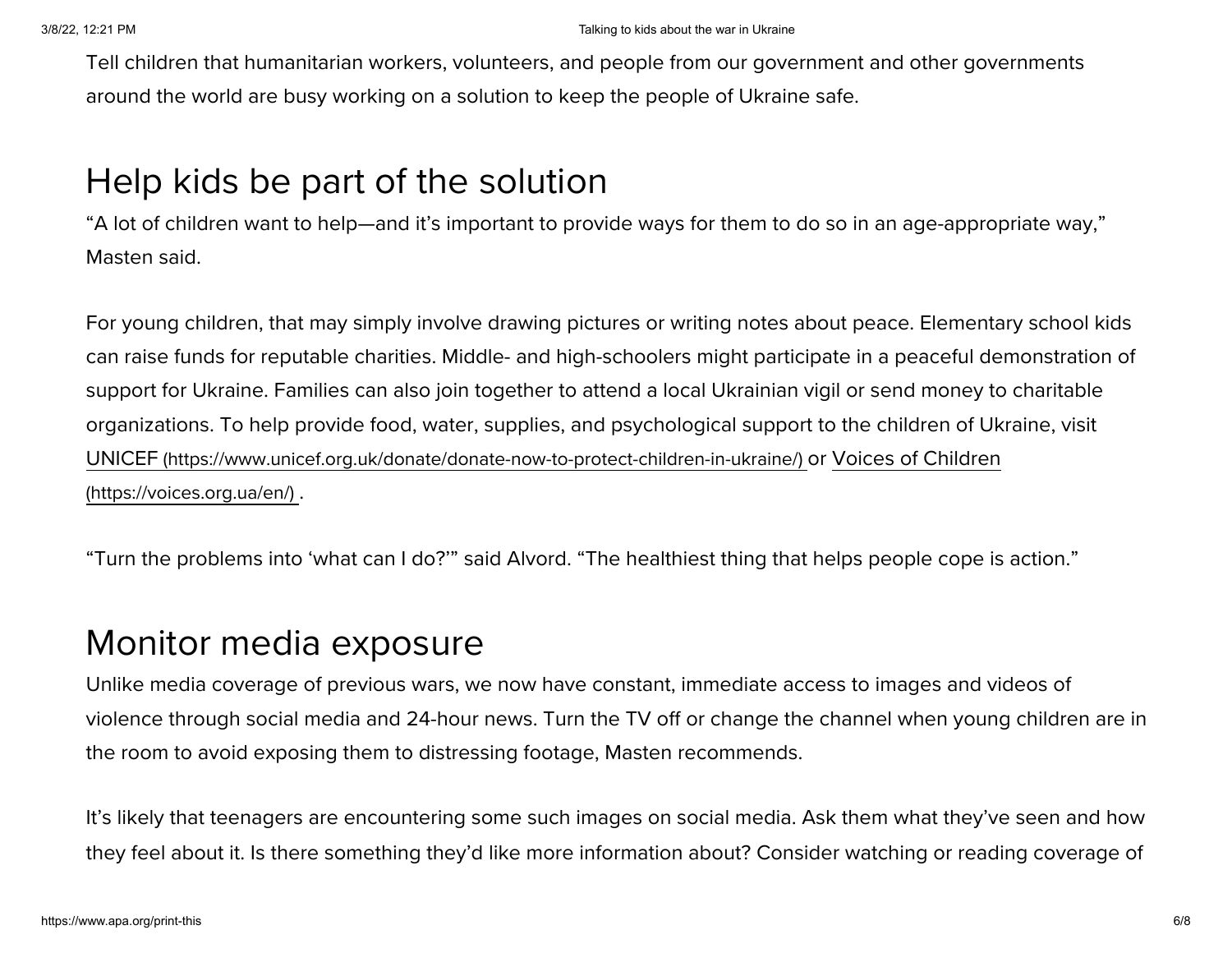the war together with your teen. That may include a discussion about how to distinguish reliable sources of news from misinformation.

### Seek outside support

If your child needs additional help, reach out to other adults, such as school counselors, other parents, or family members, for support. Access resources that can help your child with self-regulation, such breathing [\(https://www.youtube.com/watch?v=L\\_qO0RFmpRk\)](https://www.youtube.com/watch?v=L_qO0RFmpRk) and muscle relaxation (https://www.youtube.com/watch? v=rQVpkZACGCE) exercises that you can practice together.

Finally, watch for signs that may indicate significant distress, such as sudden changes in sleeping or eating habits, irritability, or a preoccupation with violent media. In these cases, consider seeking support from your pediatrician or a child psychologist.

### Further reading

Talking to children about war (PDF, 134KB) [\(https://www.nctsn.org/sites/default/files/resources/fact-sheet/talking-to-children](https://www.nctsn.org/sites/default/files/resources/fact-sheet/talking-to-children-about-war.pdf)about-war.pdf)

The National Child Traumatic Stress Network

Terrorism and war: How to talk to children [\(https://www.aacap.org/AACAP/Families\\_and\\_Youth/Facts\\_for\\_Families/FFF-](https://www.aacap.org/AACAP/Families_and_Youth/Facts_for_Families/FFF-Guide/Talking-To-Children-About-Terrorism-And-War-087.aspx)Guide/Talking-To-Children-About-Terrorism-And-War-087.aspx) American Academy of Child & Adolescent Psychiatry

Something bad happened: A kid's guide to learning about events in the news

[\(https://www.dawnhuebnerphd.com/something-bad-happened-a-kids-guide-to-learning-about-events-in-the-news/\)](https://www.dawnhuebnerphd.com/something-bad-happened-a-kids-guide-to-learning-about-events-in-the-news/)